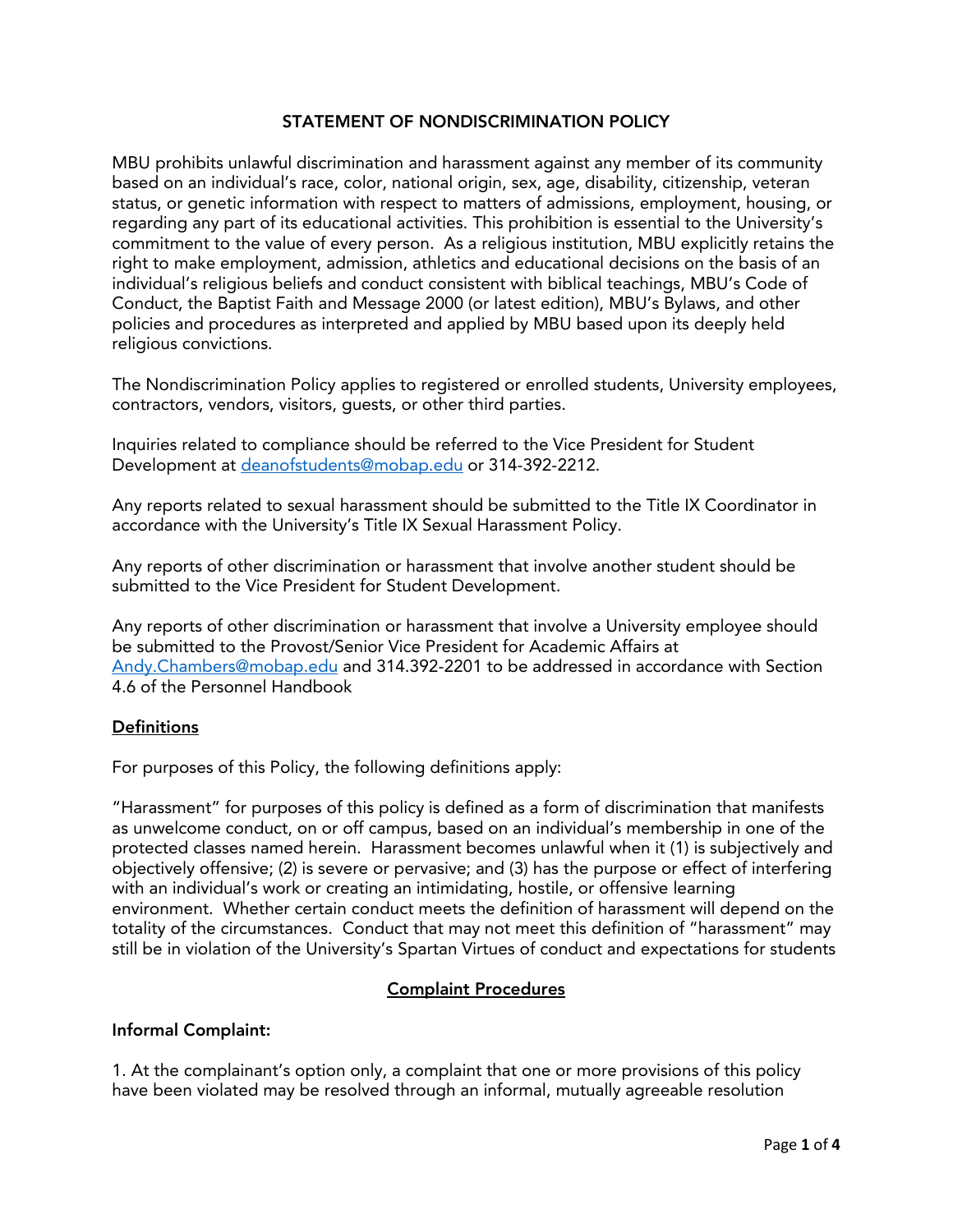process without a formal investigation. A complainant should still report the complaint for students to the Vice President for Student Development (VPSD) and complaint(s) for employees to the Provost/Senior Vice President for Academic Affairs but should indicate that the complainant is interested in seeking an informal resolution. The complaint procedure set forth in Section 3.1 will be used for complaints of harassment involving University employees, whether based upon race, gender, color, national or ethnic origin, age, disability, genetic information, or military service, or any other legally protected status. The appropriate administrator may then delegate facilitation of the informal resolution process to an administrator, where appropriate.

2. The VPSD or designee will counsel the complainant as to the options available under this policy and, at the complainant's request, may intervene on the complainant's behalf to attempt to resolve the complaint informally through discussions with the person alleged to have violated the policy.

3. The complainant is not required to confront the alleged harasser directly. The VPSD or designee may, with the complainant's consent, facilitate a conversation between the two parties as a means to mutually resolve the complaint, if doing so is appropriate for the circumstances.

4. The results of an informal resolution will be documented VPSD or designee, and such writing shall be signed by the complainant and the accused. A copy of the resolution will be placed in the student's conduct file.

## Investigation Procedure

1. A complainant wishing to make a formal complaint should file a written complaint with the VPSD, who will determine the method by which the investigation will be conducted and may designate another employee to conduct the investigation.

2. A written complaint should include: (a) the name and position of the accused student; (b) the nature of the alleged harassment; (c) the date(s) when the alleged harassment occurred; (d) the details of the alleged harassment, including any information that corroborates or supports the complainant's report; and (e) what outcome the complainant is seeking. A complaint that is not in writing or does not include all of the above information will still be accepted and investigated by the University.

3. The VPSD or designee will promptly begin an investigation after receipt of the written complaint. The purpose of the investigation is to establish whether there is a reasonable basis for believing that the alleged violation of this policy has occurred. In conducting the investigation, the VPSD or designee may interview the complainant, the respondent, and other persons believed to have pertinent factual knowledge. The VPSD or designee may also request documentation or evidence from either the complainant or the respondent to support the party's position.

4. The VPSD or designee will strive to maintain, to the greatest extent possible, the confidentiality of complainants, witnesses, or other individuals involved in the complaint or investigation process. However, the VPSD or designee cannot guarantee absolute confidentiality when it would conflict with the University's obligation to thoroughly investigate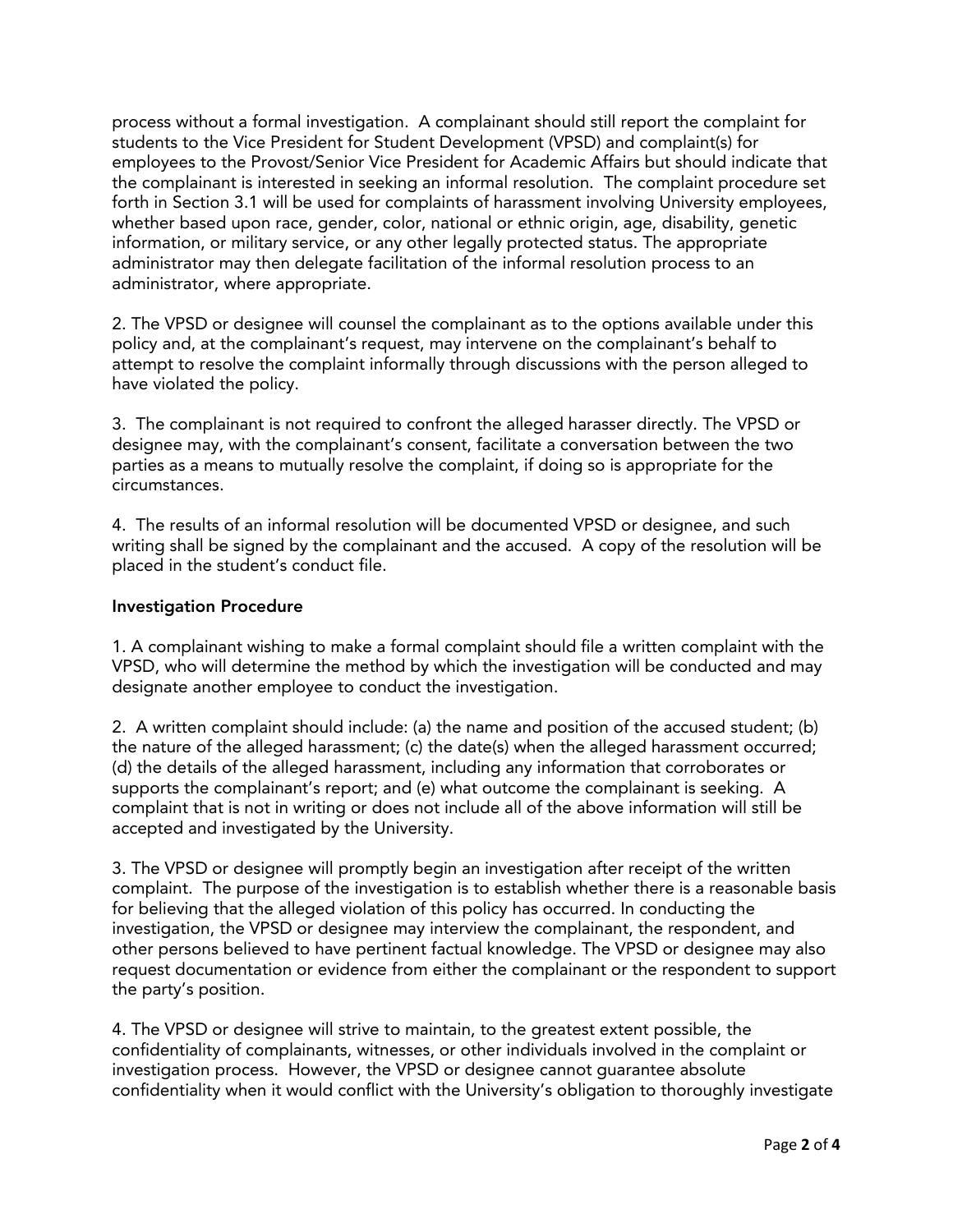a matter or take corrective action. The University will keep confidential all records of complaints, documentation, responses, and investigations to the extent permitted by law.

5. The investigation will afford the accused a full opportunity to respond to the complainant's allegation(s).

6. Within thirty (30) working days after receipt of the written complaint, the VPSD or designee will prepare an investigation report reviewing the findings of the investigation. The report will determine whether it is more likely than not that the alleged harasser engaged in the conduct alleged by the complainant.

Possible outcomes of the investigation are:

- a. A judgment that the allegations are not warranted.
- b. Mutually acceptable resolution of the complaint.
- c. Commencement of formal disciplinary action described in succeeding sections.

7. Within five (5) working days of the completion of the VPSD or designee's investigation report, a letter summarizing the outcome of the investigation will be provided to the complainant and to the accused.

8. Any deadlines described in this section may be extended due to extenuating circumstances as determined by the University. The VPSD or designee should notify the complainant and the accused when a deadline will need to be extended.

#### Formal Accountability Action

If, after the investigation is complete, the VPSD or designee concludes that there is a reasonable basis for believing that it is more likely than not an alleged violation of this policy has occurred, then formal disciplinary action may be taken.

Violations of this policy by a student may result in censure, suspension, expulsion, or any of the other sanctions described in the "Accountability Process for Violations of Spartan Commitments" section found in The Spartan Virtues (Student Handbook).

#### Appeal Procedures

Within five (5) working days of receipt of the outcome letter from the VPSD, a party not satisfied with the action taken by the VPSD may appeal the outcome of the investigation to an Appellate Officer. Upon notice of the appeal, the VPSD will provide a copy of his/her report to the Appellate Officer for review. The Appellate Officer will provide a decision within ten (10) working days, or as soon as reasonably possible, after receipt of the investigation report. A copy of the Appellate Officer's decision will be sent to the parties and to the VPSD.

The decision of the Appellate Officer will be final.

#### Additional Prohibited Behavior